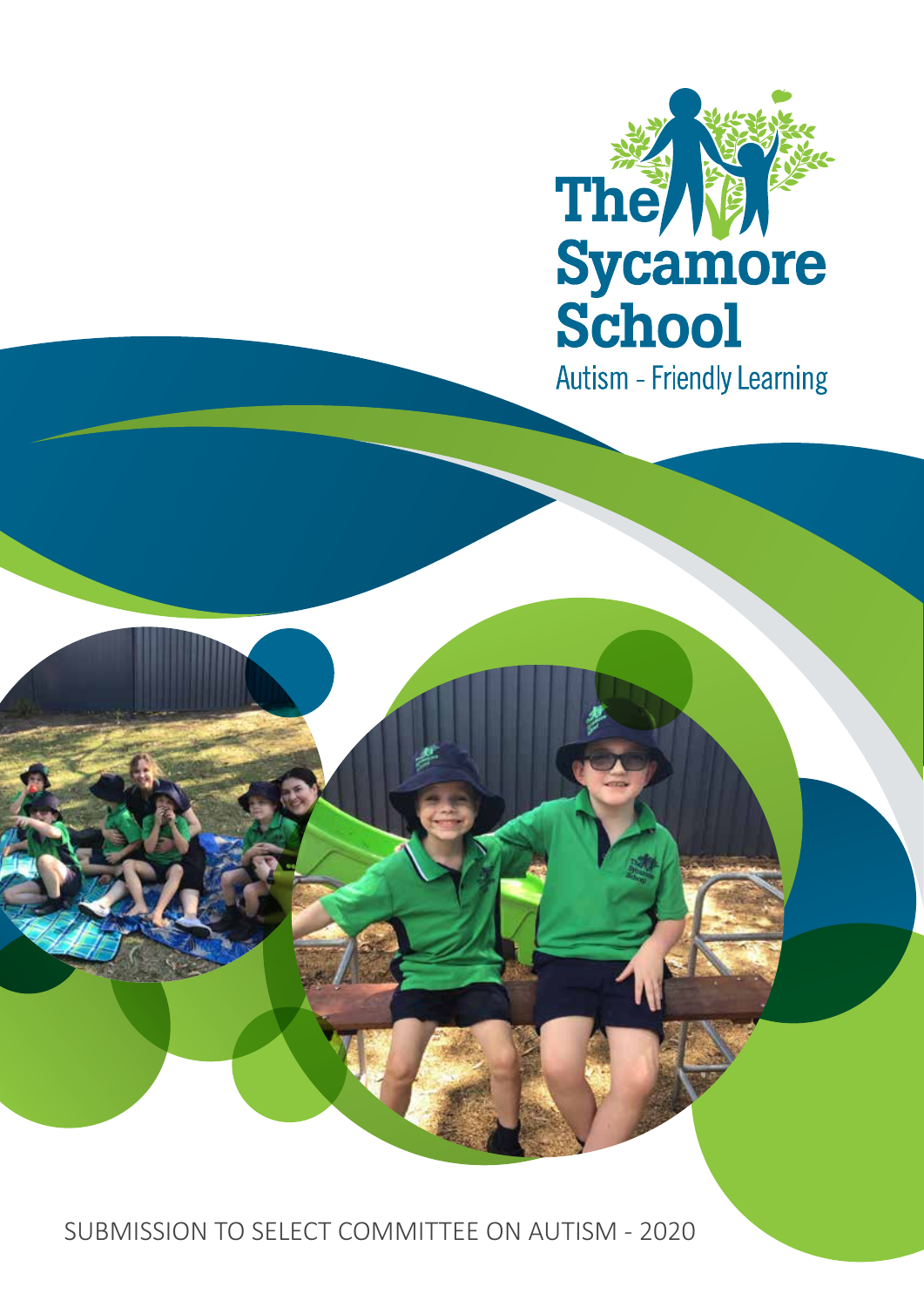# **Contact**

If you have any questions or would like to find out more about this Submission to Select Committee on Autism, please contact: **Jodi Schmidt** – Board Chair Email jschmidt@thesycamoreschool.qld.edu.au

**RADIO**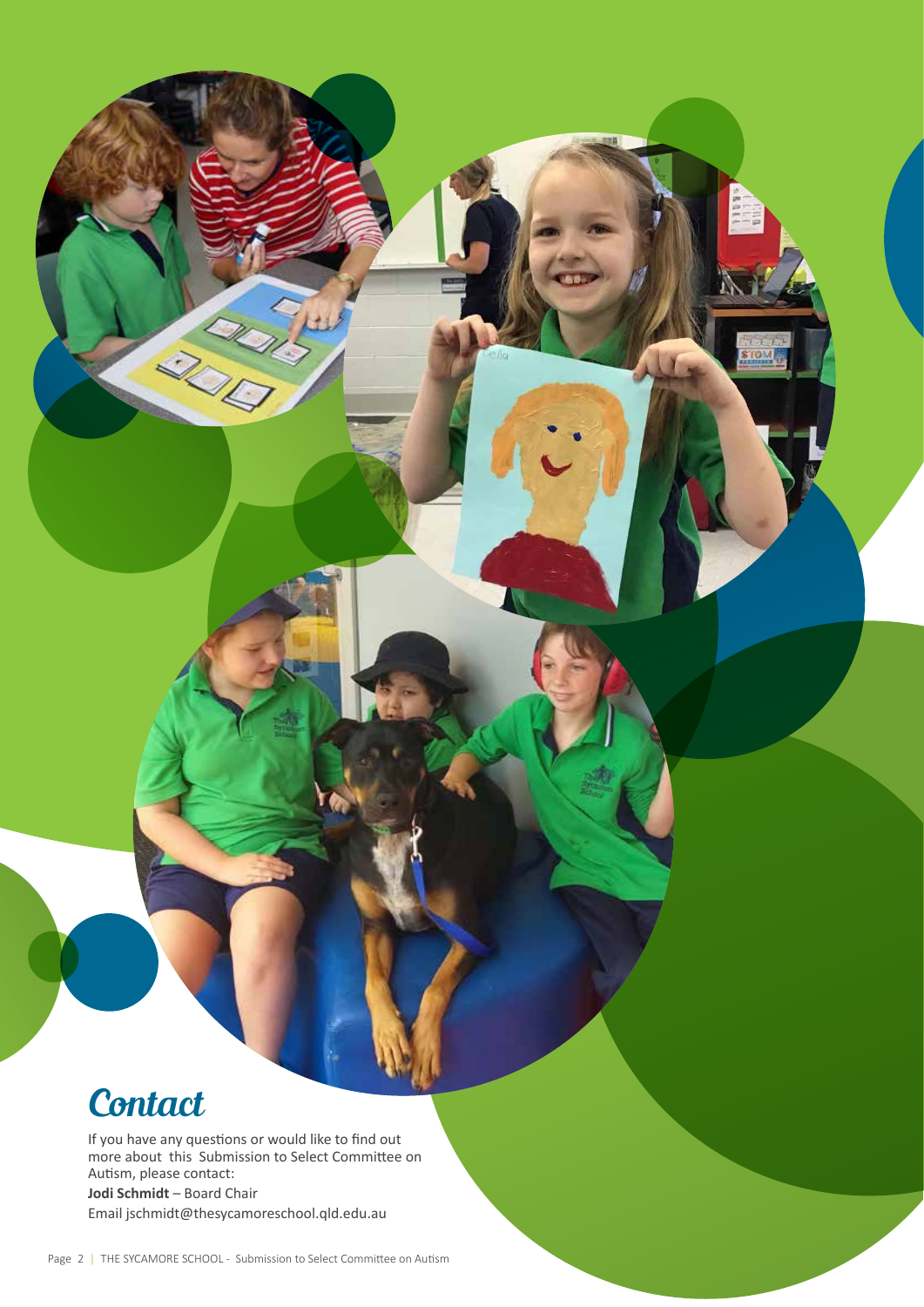# Executive Summary

In November 2019, the Senate resolved to establish a Select Committee on Autism to inquire into and report on the services and life outcomes for autistic people in Australia, and the associated need for a National Autism Strategy, with reference to a variety of areas from diagnosis, prevalence, best practice in service provision, to funding models and the National Disability Insurance Scheme.

The Sycamore School welcomes the Senate Inquiry into autism, and the opportunity to submit. For decades, autistic people have required dedicated supports that provide them with the tools and opportunities to fulfil their hopes and aspirations, and lead meaningful and successful lives.

The Sycamore School provides the Committee with an example of success and innovation in the education space for school aged autistic people. While The Sycamore School is still young in its experience, it can speak to the importance of holistic life-long supports that are imperative to supporting autistic people in their journeys toward meeting their goals.

"In the classroom, my son was able to make friendships for the first time. He learned how to be empathetic and he's come a long way in being able to manage his emotions and self-regulate,"

Parent of child at The Sycamore School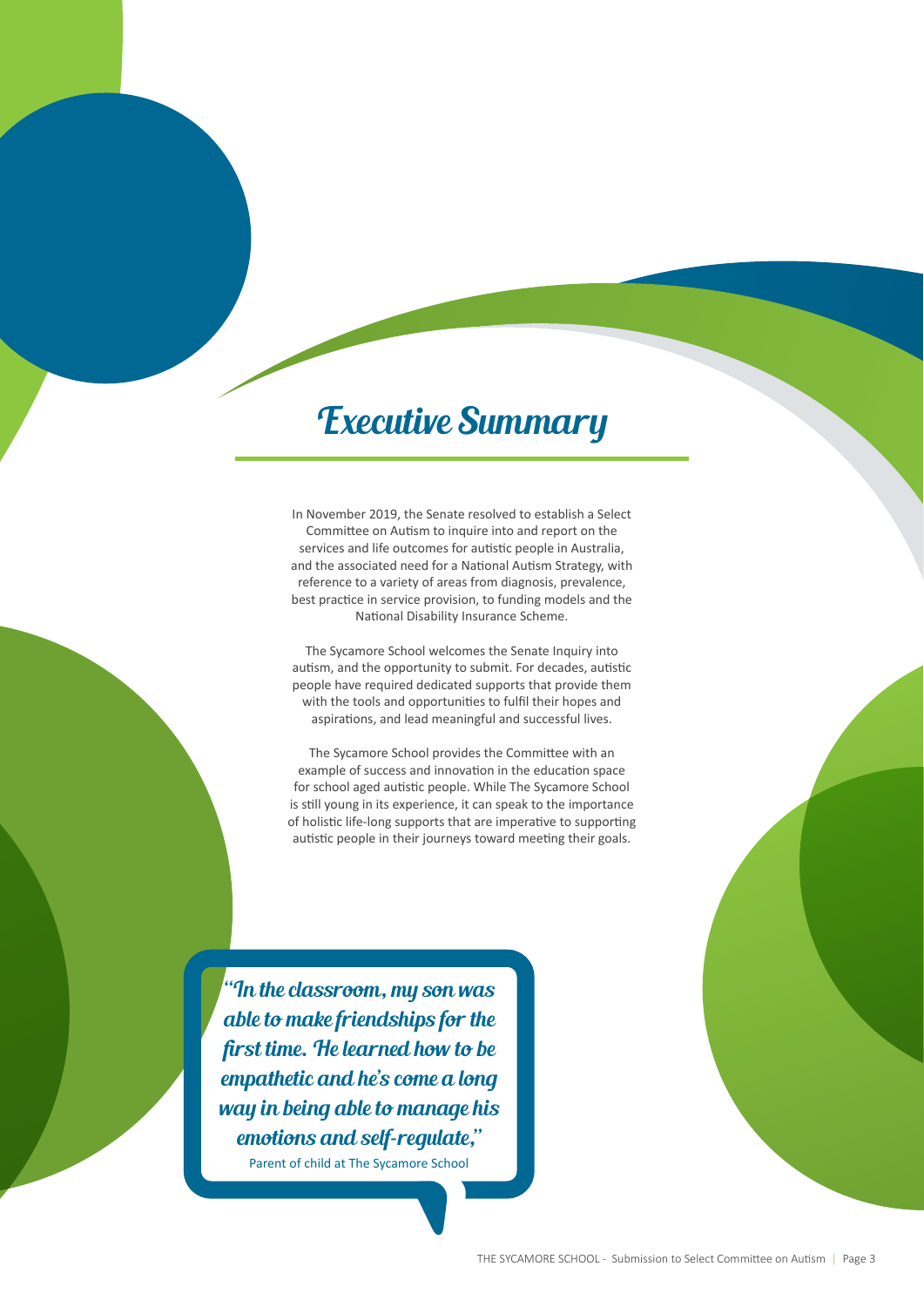# About The Sycamore School

The Sycamore School was opened in 2017 as the first fulltime educational program for school aged autistic people in Queensland. The School was opened as a result of an inclusive community engagement exercise that took the aspirations and priorities of hundreds of families and young autistic people around Queensland, as well as the experience of autistic adults to shape and form a philosophy around what the school would work to achieve. Combined with support from the research community on best practice in educating autistic students, The Sycamore School created an inclusive program that addresses the educational disparity many autistic students face by providing access to the National Curriculum in a meaningful and adjusted way, paralleled with an autism-specific curriculum that supports the developmental needs and goals of each student.

The School defines inclusive education as schooling that promotes in students a sense of belonging and being valued as an individual (Goodall, 2018). The School is structured in a manner that allows for the flexibility required by autistic students and their families, as opposed to requiring young people on the autism spectrum to 'fit in' with rigid school procedures and classroom practices.

The Sycamore School's aim is to improve life-outcomes for autistic people through its program, supporting independence in learning, and focuses heavily on self-advocacy skills to support our students to engage with our communities with a sense of pride and with confidence.

The Sycamore School is something the autism community in Queensland has been looking for for sometime. The Sycamore School aims to support those families and students who have not been able to engage in education successfully, or have not had positive schooling experiences. The result is evident in the educational progress our students make, the levels of engagement with learning we experience in our classrooms, as well as the developmental gains many of our students have made. Our students take responsibility for their goal setting, and using the self-advocacy skills we teach, are learning to take control around their independence.

The Sycamore School's impact has been immeasurable and unrivalled. Now in its fourth year, The Sycamore School supports 89 autistic students and their families. The School has evolved into a community of support for the students' families with new friendships being fostered everyday. For some of our families, access to The Sycamore School has resulted in re-engagement with their careers and the workplace, the ability to take up study, improved relationships among their social networks, and improved relationships with their autistic children.

Since it's inception, there has been a community of need waiting to be a part of The Sycamore School community, and our strategic intent is to support as many of these families as possible. Our strategic plan focuses on three pillars: Evidence, Growth and Sustainability.

**Evidence:** We use research and evidence to inform our decision making and to support the evolution and evaluation of our programs.

**Growth:** We understand the needs of our community, and work to support them with services that align with their needs and aspirations.

**Sustainability:** We work internally on ensuring our systems and processes are aligned with our strategic objectives and that we continually look for ways to improve on how we deliver.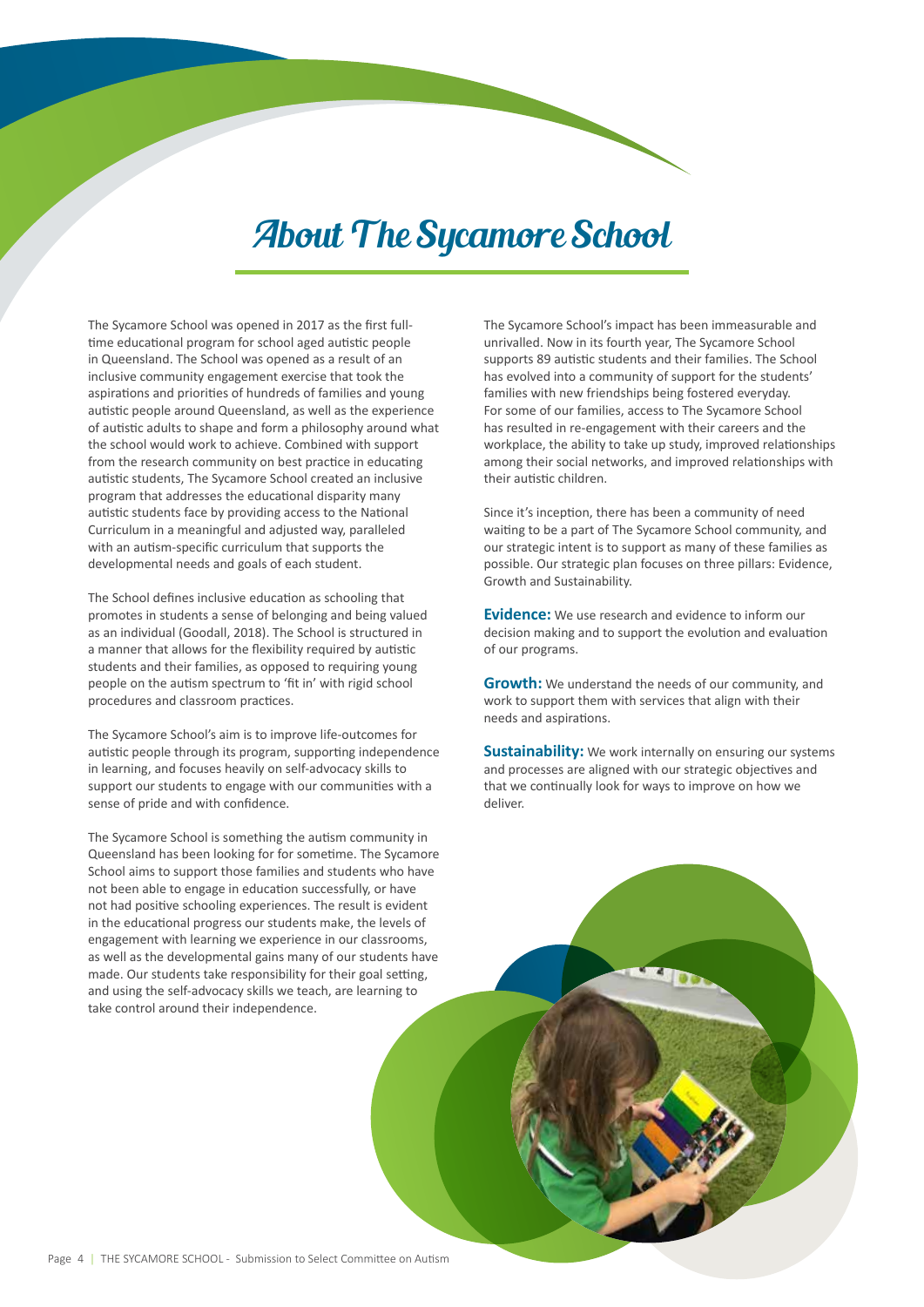

"Our students take responsibility for their goal setting, and using the self-advocacy skills we teach, are learning to take control around their independence."

The Sycamore School

# Our Recommendations

## **Our recommendations to the Senate Committee are:**

- NDIS funds are made available for school provided supports which are covered under the NDIS. For example: Speech Therapy, Occupational Therapy, Psychology, and Transition to Employment/Tertiary Study supports.
- There is a nation-wide training program for educators on evidence based educational and developmental practices to positively support autistic students, for implementation in all schools.
- Dedicated programs/initiatives to address the poor educational and employment outcomes for autistic people.
- A review of the funding models for Independent Special Schools to provide additional funds that support school-wide initiatives currently unfunded.

"At our previous school, I was the parent of That kid, but here, I'm the parent of  $\overline{a}$  kid who's just like all the other kids in the class. I'm so comfortable here." Parent of child at The Sycamore School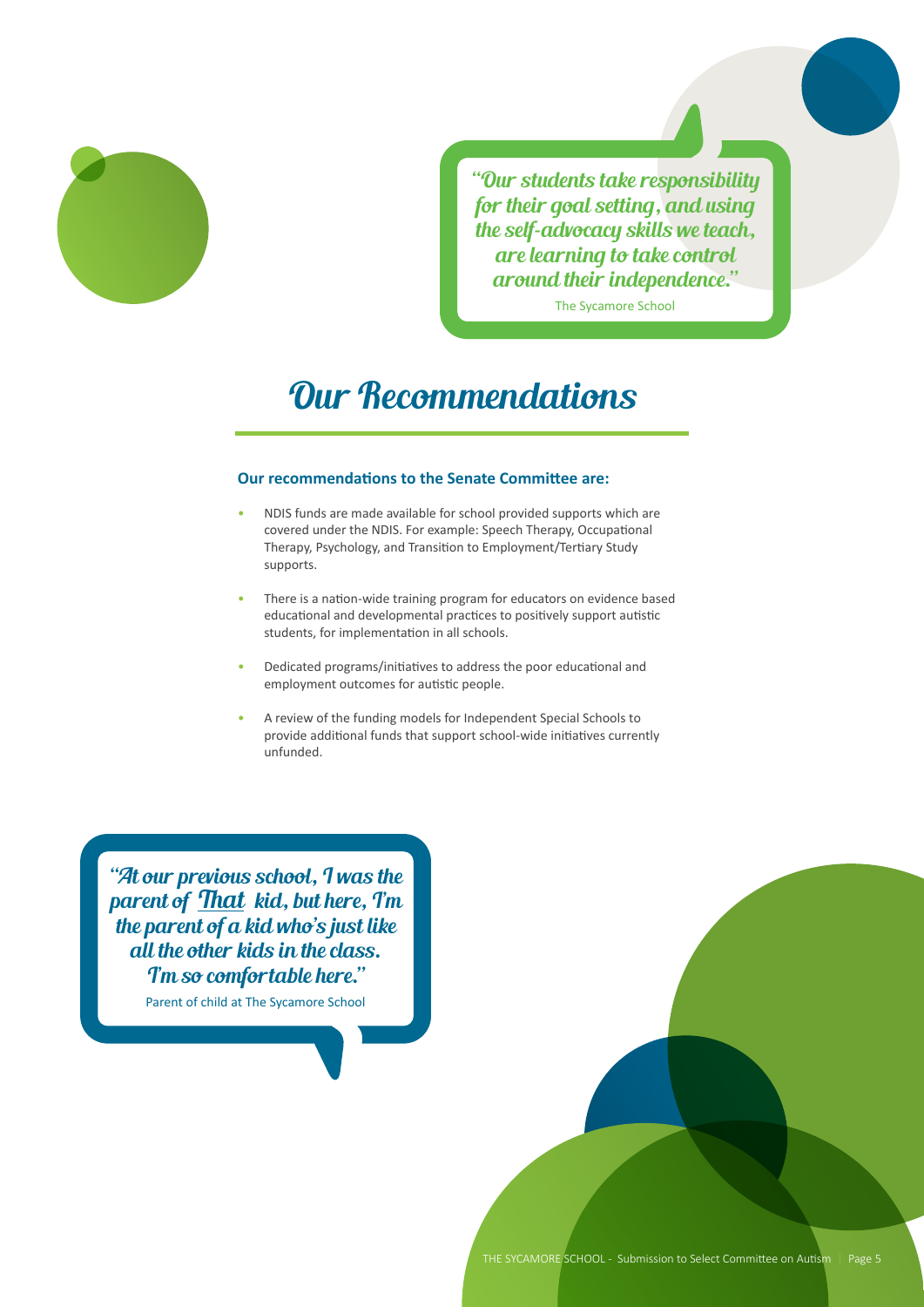# Response to Inquiry Terms of Reference

### **Current approaches and barriers to consistent, timely and best practice autism diagnosis**

We recognise and advocate that people seeking a diagnosis of autism have the opportunity and the means to do so, supported by timely access, diagnosticians who have the relevant expertise, and post-diagnostic supports that assist with working with the NDIS to organise plans. We advocate for this regardless of the age which diagnosis is being sought. While there has been a focus on young children accessing early intervention, this is equally important for adolescents and adults seeking a diagnosis, particularly females.

#### **The prevalence of autism in Australia**

We agree with the findings provided by the Australian Bureau of Statistics in the 2015 Survey of Disability, Ageing and Carers (SDAC). The SDAC states that there are 164,000 people in Australia with autism or 1 in 150 people. This is a broad prevalence figure that does not acknowledge that the incidence of autism can vary according to factors such as age, gender, and also from state to state. It is important to recognise the array of data and investigation into prevalence, yet how little can be certain about it.

### **Misdiagnosis and under representation of females in autism data, and gender bias in autism assessment and support services**

We acknowledge that females with autism have been underrepresented in diagnosis data, and consequently in assessment and support services. Historically, there has been a 4:1 ratio in diagnosis between males and females, resulting in much of the research and best practice aligned with the needs of males on the autism spectrum. Our understanding of the characteristics of autism is now also being shaped by the differing characteristics displayed between males and females, leading to advocacy efforts for the recognition of innate differences between genders (Van Wijngaarden-Cremers, P.J.M, et.al 2013).

# **International best practice with regards to diagnosis, support services and education, effectiveness, cost and required intensity**

We applaud the efforts of the Autism CRC and the NDIA for their establishment of the National Guidelines for Assessment and Diagnosis of Autism. This initiative has ensured that there is a nationally consistent way in which autism is diagnosed, supporting a national framework for access to supports under the NDIS.

Like many in the autism community, we celebrate the introduction of the NDIS and the overall positive impacts it has had for autistic people who otherwise would have limited access to supports. However, it is important to appreciate and respect the challenges many participants and their families have faced in their interactions with the NDIS, access to appropriate planning supports, and providers who are participant focused. We advocate for the continuous review and evaluation of the NDIS and the improvement of services particularly for autistic people seeking a diagnosis or support.

# **The demand for and adequacy of Commonwealth, state and local government services to meet the needs of autistic people at all life stages**

The introduction of the NDIS has increased access to support particularly for those in early intervention, and those in adulthood transitioning from education to employment, as well as those who require lifestyle and accommodation supports. A focus for many advocacy groups has been in early intervention support pathways and employment pathways, with little attention given to those important formative years in education. We advocate that supports for ALL life stages are given adequate attention and while the NDIS does not support education, it is indeed an important time in the life of any individual under the scheme.

"The staff are so caring and supportive of both the children and their families and they should be congratulated for their dedication and enthusiasm for creating a fabulous learning environment."

l,

Parent of child at The Sycamore School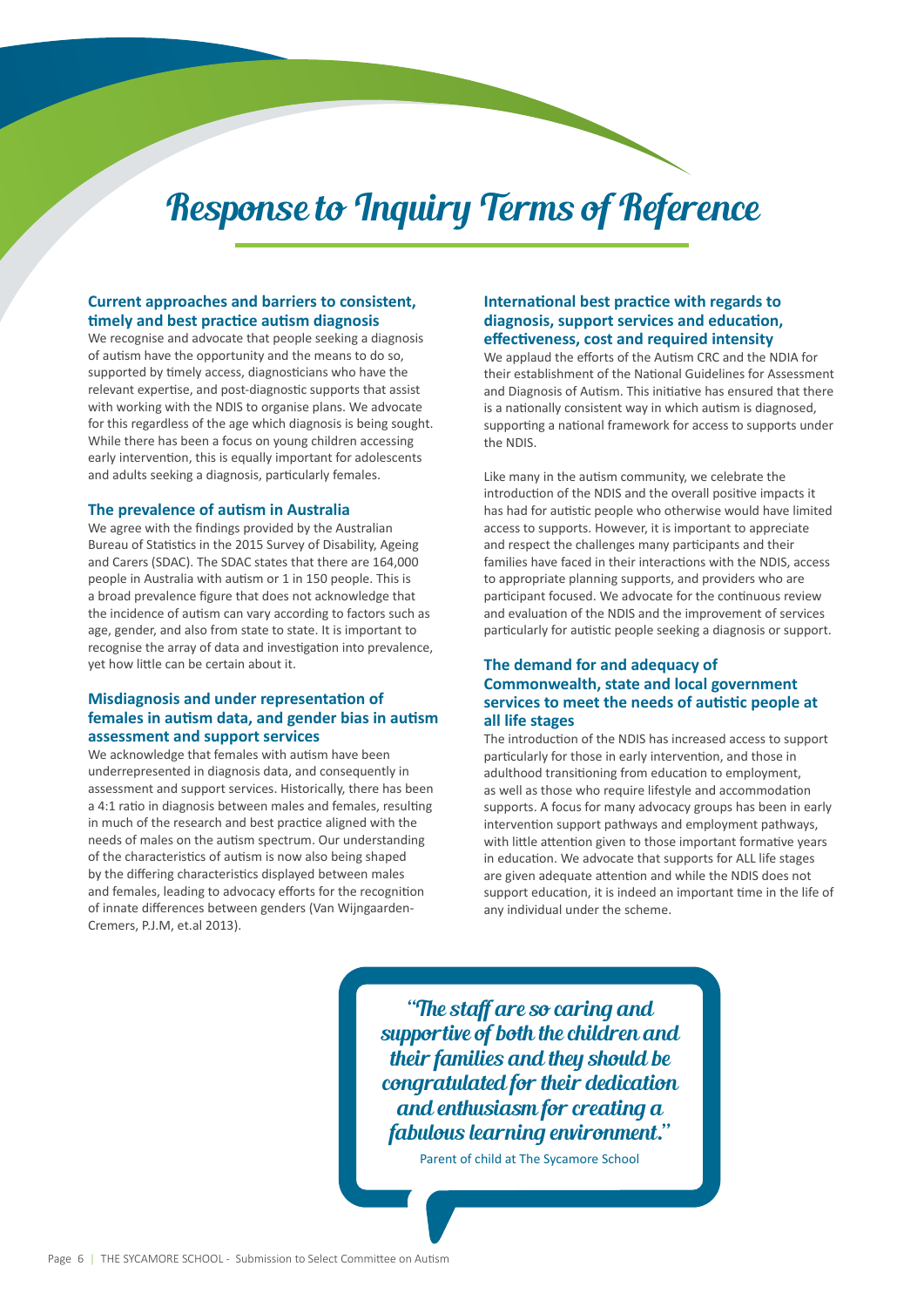# **The interaction between services provided by the Commonwealth, state and local governments, including:**

- health and mental health,
- education,
- employment,
- justice, and
- housing.

For organisations who exist in the industries which the NDIS does not interact, providing holistic supports to participants has been a challenge. The Sycamore School prides itself on providing a holistic approach to supporting students with autism, and currently employs a number of school wide supports that align with the provisions of the NDIS. These include supports such as Speech Therapy, Occupational Therapy, Wellbeing and Independent Living Skills, Social Work and Mental Health supports. Clearly, these supports fit with the service provisions under the NDIS yet, our families are not able to build these school supports into their packages, nor can the school receive any financial support for these unique school based services from the NDIS. The premise for the NDIS is to encourage participants to work towards their goals, and engage with their communities with independence through support – for a school aged autistic child, these goals are formative and developmental, and their community in which they learn independence is their school community. For a school dedicated to supporting autistic students there is an opportunity to provide appropriately funded and structured supports in an educational setting aimed at addressing educational disparity and improved employment outcomes.

# **The adequacy and efficacy of the National Disability Insurance Scheme (NDIS) for autistic people, including:**

## a) autism understanding within the NDIS,

The experience of some people with autism and their families has been that employees of the NDIS do not have a reasonable level of understanding about autism, and how best to interact and communicate with autistic people and their families. It is important that employees of the NDIS, Local Area Co-ordinators, and Support Co-ordinators have the necessary expertise to best support and engage with autistic people and their families. This includes understanding about autism, the challenges autistic people may have with communication and social communication, the level of knowledge families and support networks have about services as well as their capacity to advocate.

#### b) the adequacy and appropriateness of supports to empower autistic people to participate in the NDIS planning process, and exercise self-determination through choice and control over their support services.

We advocate for and support the importance of selfadvocacy and self-determination for autistic people. This is an important skill we instil in our students at The Sycamore School and just as we expect they will be able to engage with the NDIS in this way into the future, we similarly involve them in goal setting and planning for their educational and developmental progress. By empowering students to describe their wants, needs and challenges, our teaching teams are able to develop meaningful and effective teaching and learning strategies for individuals, and through this, further their own pedagogical practices (Zuber & Webber, 2019). The impact of this approach has been extremely positive, resulting in students taking ownership of the goals they set, and responsibility for their effort and progress. It would be a highly valuable skill the NDIS could promote and support for autistic adults in particular, who have not had the opportunities students at The Sycamore School receive.

# **The development of a National Autism Strategy and its interaction with the next phase of the National Disability Strategy**

The National Disability Strategy (NDS) aimed at addressing the UN Convention of Rights of People with a Disability, specifically addresses areas for improvement and priorities for the Federal Government from 2010 – 2020. While there have been a number of initiatives introduced in that time, we find that efforts in the past ten years, even with the introduction of the NDIS, have not led to notable progress, particularly with regard to Outcome 5 Learning and Skills.

It is evident that there are some notable benefits in having a strategy aimed specifically at supporting the autistic population. This comes as a consequence of the broader focus of the NDS in addressing the general population of people with a disability, and overlooking the particularly poor outcomes of the autistic population compared with the general population of people with a disability.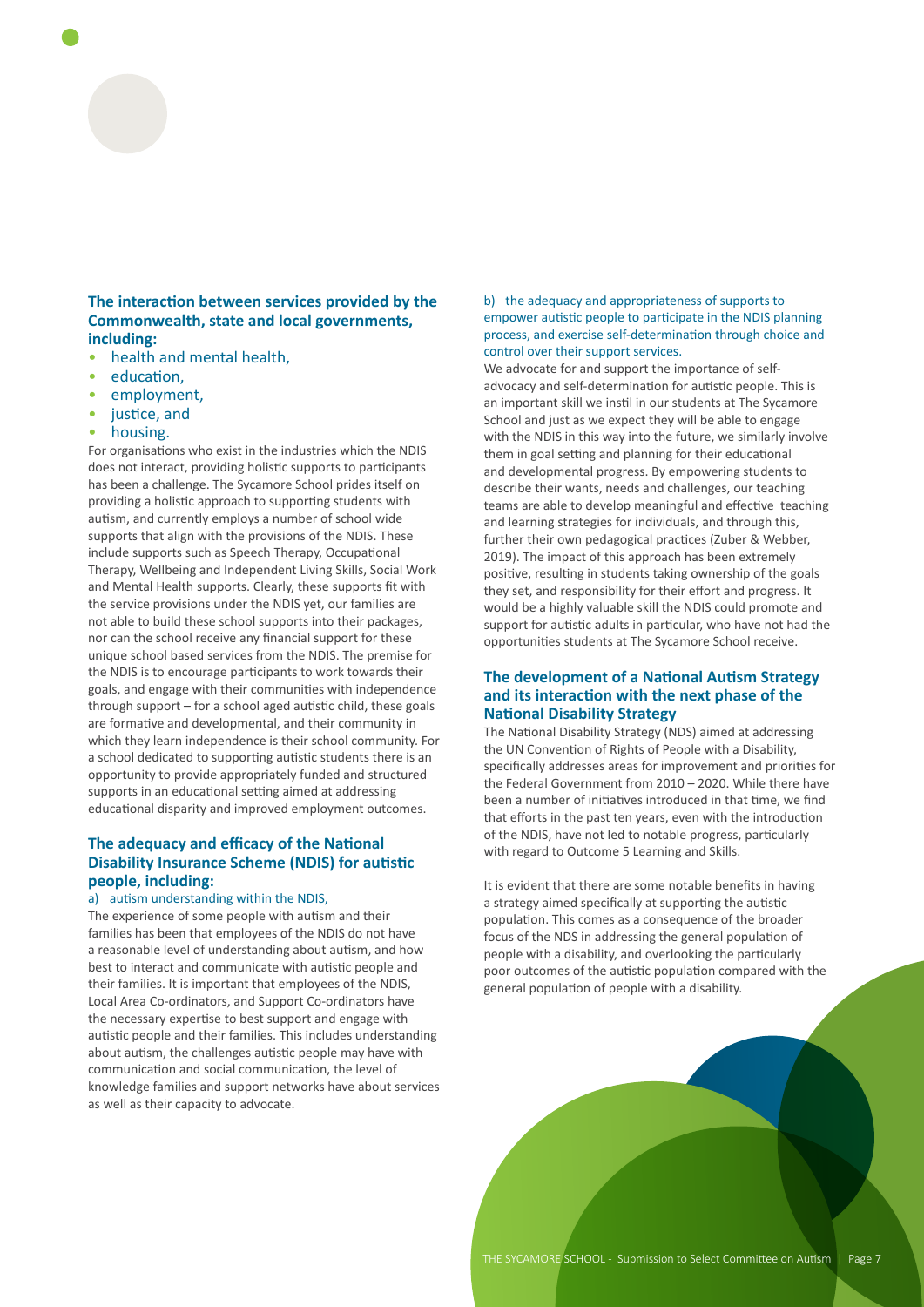# Response to Inquiry Terms of Reference

## **Areas in Outcome 5 Learning and Skills in the current NDS where we advocate for review include:**

The current NDS looks to achieve outcomes where our education is inclusive, and we have a high performing education system responsive to autistic students' needs. In the ten years since the NDS was implemented we have not seen improvements in the educational attainment levels for autistic students, and the numbers of students whose developmental and academic needs are unmet also remains unchanged. Additionally, key research bodies and studies provide guidance in best practice which includes an autismspecific curriculum aimed at addressing the developmental needs of autistic students (Roberts, 2016). This has not been available to autistic students in Australia except in specialist settings such as The Sycamore School. As education was consciously detached from the NDIS, the implication is that recipients are unable to receive a coordinated program capable of responding to individual needs (Whitburn, Moss & O'Mara,2017) It is imperative that mainstream schools are provided with the means, support, and expertise to provide parallel curriculums alongside academic curriculums in order to meet the needs of autistic students. With 90% of the Australian autistic population aged 5-14 years of age, this is imperative to the quality of life and outcomes for this cohort in the coming decades (ABS, SDAC 2015).

a) Policy Direction 1 in the current NDS focuses on the skilling capability of education providers. As a school providing specialist support for autistic students, we are constantly looking for ways to increase the capacity of our educators and support staff. Where the NDS focuses on the general population of people with a disability, we must acknowledge that with most of the Australian autistic population is under the age of 25 years old, and there is a responsibility to ensure that those who teach these students have the resources and expertise to do so, and we advocate that this should be a focus for the NDS into the future (AIHW, 2017).

The approach needs to be relevant and meaningful - not simply a matter of providing staff with the technical skills required to teach and manage autistic students (typical of current training opportunities), but also building their professional capacity to manage the increased workload associated with the inclusion of autistic students. (See Boujut, Popa-Roche, Palomares et al.,2017).

b) Policy Direction 2 in the NDS focuses on reducing disparity in educational outcomes. The NDS acknowledges the notable disparity in educational attainment for the general population of people with a disability, but does not take into account that the autistic population are especially marginalised. The disparity in educational attainment in the autistic student population is under-researched, and therefore poorly understood. Nevertheless, as the learning profiles of autistic students are highly unique, often complex, and variable over time, improving academic outcomes requires the use of individualised learning plans alongside school environments able to mobilise specialist support, school wide and individual interventions (Watkins, Ledbetter-Cho & O'Reilly, 2019; Whitby & Mancil, 2009). According to Australian Bureau of Statistics (ABS) data, the autistic student population are less likely to complete educational attainment in years 10-12, and are less likely to engage and succeed in post-school study at any level. This shows the distinct challenges autistic people face, and the necessary specialist and focused strategies required to ensure that they are provided with supports that are meaningful in supporting positive outcomes.

c) Policy Direction 4 in the NDS intends to improve pathways for people with disability from school to employment and lifelong learning, however, people with a disability including those with autism continue to experience low post-school study participation and high unemployment rates. It is well recognised that people on the autism spectrum have made important contributions to society, however, future contribution will be contingent on the capacity of the community to i) remove existing barriers to postsecondary success, and ii) identification of new models of service delivery and partnerships to better equip young people for an independent adulthood (Nasamran, Witmer & Los, 2017;Wehman, Schall, Carr et al.,2014). This is an important goal and has a compounding result in the unemployment statistics. Again, autistic people are particularly marginalised in ABS unemployment data showing that they are more likely to be unemployed compared with the general population of people with a disability. It is important therefore, that targeted and specialised programs and initiatives to support young autistic people during their years in education are provided. The Sycamore School advocates strongly for funding that is aligned with addressing this issue, both through education and disability portfolios.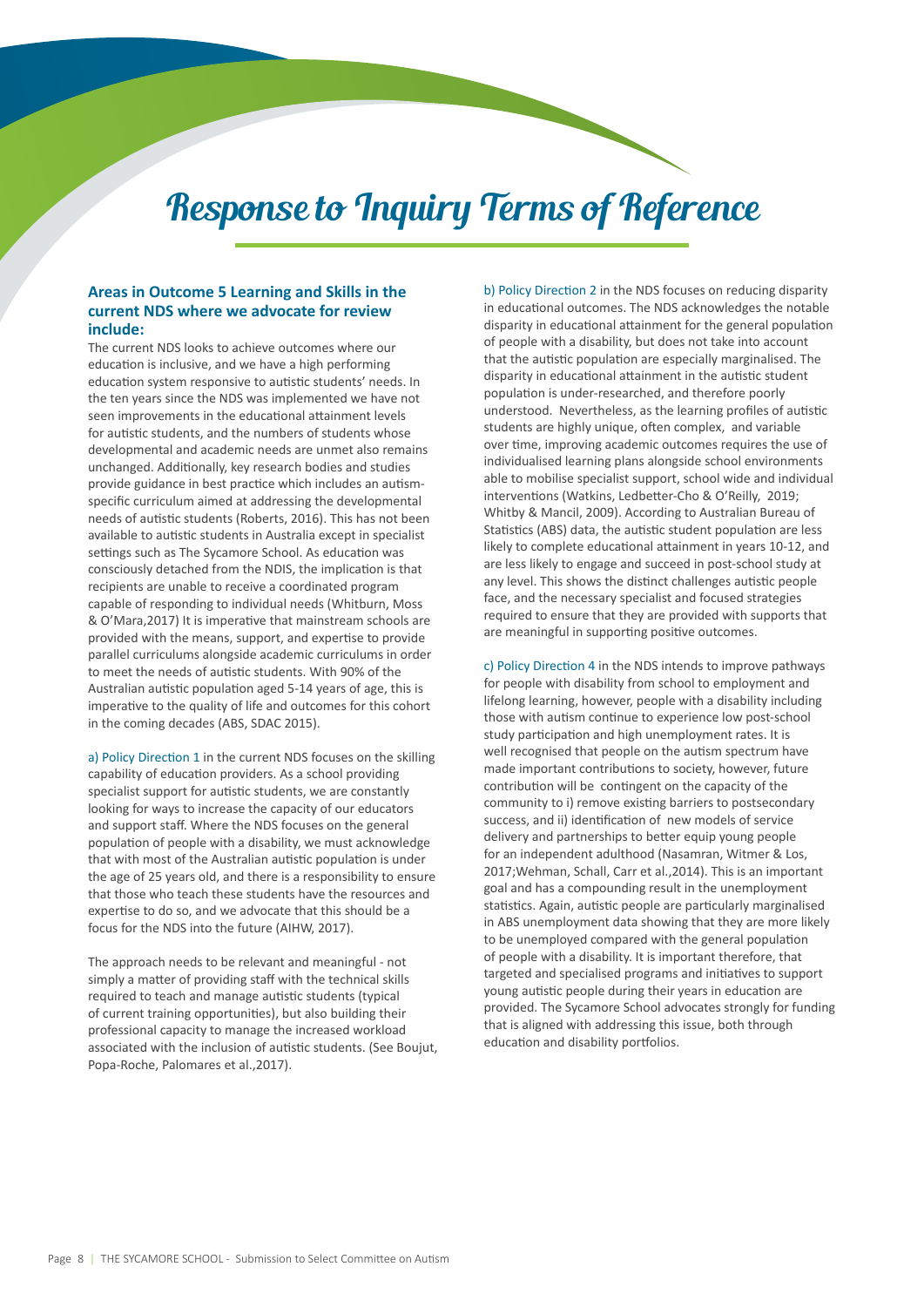#### **The adequacy of funding for research into autism**

We advocate and support funding into research specifically in the education of autistic students. Much research has been focused on investigating what doesn't work, and unpacking negative experiences autistic students have in educational settings. Only a small proportion of autism research funding is typically allocated to education projects (den Houting & Pellicano 2019), the consequence of which is significant knowledge gaps in relation to effective education environments, and the promotion of evidenced based practices untested in Australian contexts. Furthermore, the field of autism research has only recently begun to meaningfully address a frustrating research to practice gap by acknowledging the need to forge research partnerships with the autism community and through more participatory methodologies ( Fletcher-Watson, Adams, Brook et al., 2019; Guldberg, 2017; Parsons, Charman, Faulkner et al., 2013; Pellicano, Mandy, Bölte et al., 2019).

As in other fields, there are community expectations that autism research must demonstrate the impact of its educational interventions and promoted supports if schools are to confidently resource evidence-based practices. Few published research studies have methodologies or capacities to link interventions to improvement in later life outcomes for autistic people. There are practical, theoretical and methodological challenges that limit the capacity of research to achieve its impact (Elsabbagh, Yusuf, Prasanna et al.,2014).

We support research that is positive, practical and outcomes focused, that supports the development and evolution of teaching practices, educational frameworks and pedagogical approaches which foster independence in learning, development and self-advocacy. The Sycamore School has recently embarked on a five year Research Strategy, using a university partnership model to support key research agendas and outcomes through seed projects. Elsewhere in the world, education systems are working towards improving schools by building staff capacity to engage in and with research involving significant cultural shifts for school leaders and classroom teachers (Godfrey & Brown, 2019). While we have taken the lead from this international trend, our approach to research engagement also accounts for the challenges that are currently confronting the field of autism and education (above dot points). Consequently, we believe we are at the vanguard of research engaged schools in Australia by addressing concerns related to: increasing the professional capacity of staff to respond meaningfully to autistic students; collaborative efforts to bridge the autism research to practice gap; and improving school accountability to the community it serves.

The School's adoption of a research strategy emerged from a genuine desire to improve autistic students' experience and outcomes of schooling by changing 1) the way its staff engaged in and with autism research, and 2) researchers' engagement with the autistic community. The purpose of the Research Strategy is to ensure a meaningful evidenced-based approach is central to supporting the School's growth and in sustaining the quality and evolution of its program. This is an innovative approach to long-term partnering with universities that has substantial mutual benefit including the generation of research findings and insights that are both rigorous and relevant to the autism community as well as to The Sycamore School itself.

### **The social inclusion and participation of autistic people within the economy and community**

While we have seen great initiatives in the employment of autistic people in technology roles through organisations like Specialisterne, Xceptional, and The Dandelion Program, we are yet to see initiatives that promote the employment of autistic people in other industries. Additionally, while diversity in the workplace has become a successful corporate initiative, and employers can seek support from the NDIS in making adjustments for autistic people in their organisations, the broader inclusion of autistic employees into the fabric of an organisation and into leadership levels is yet to improve. We encourage the ongoing work and development of programs in this space into the future.

# **The capacity and sustainability of advocacy, self-advocacy and self-determination supports for autistic people, including mechanisms to self-represent to government as enshrined in the United Nations Convention on the Rights of Persons with Disabilities**

We advocate for and support opportunities for autistic people to self-advocate and this should be supported with programs and initiatives. This would allow autistic people to develop the skills to advocate in all areas of our community, including representation to government.

"I am overwhelmingly proud of the huge progress a young person in my class has made in their reading."

Teacher at The Sycamore School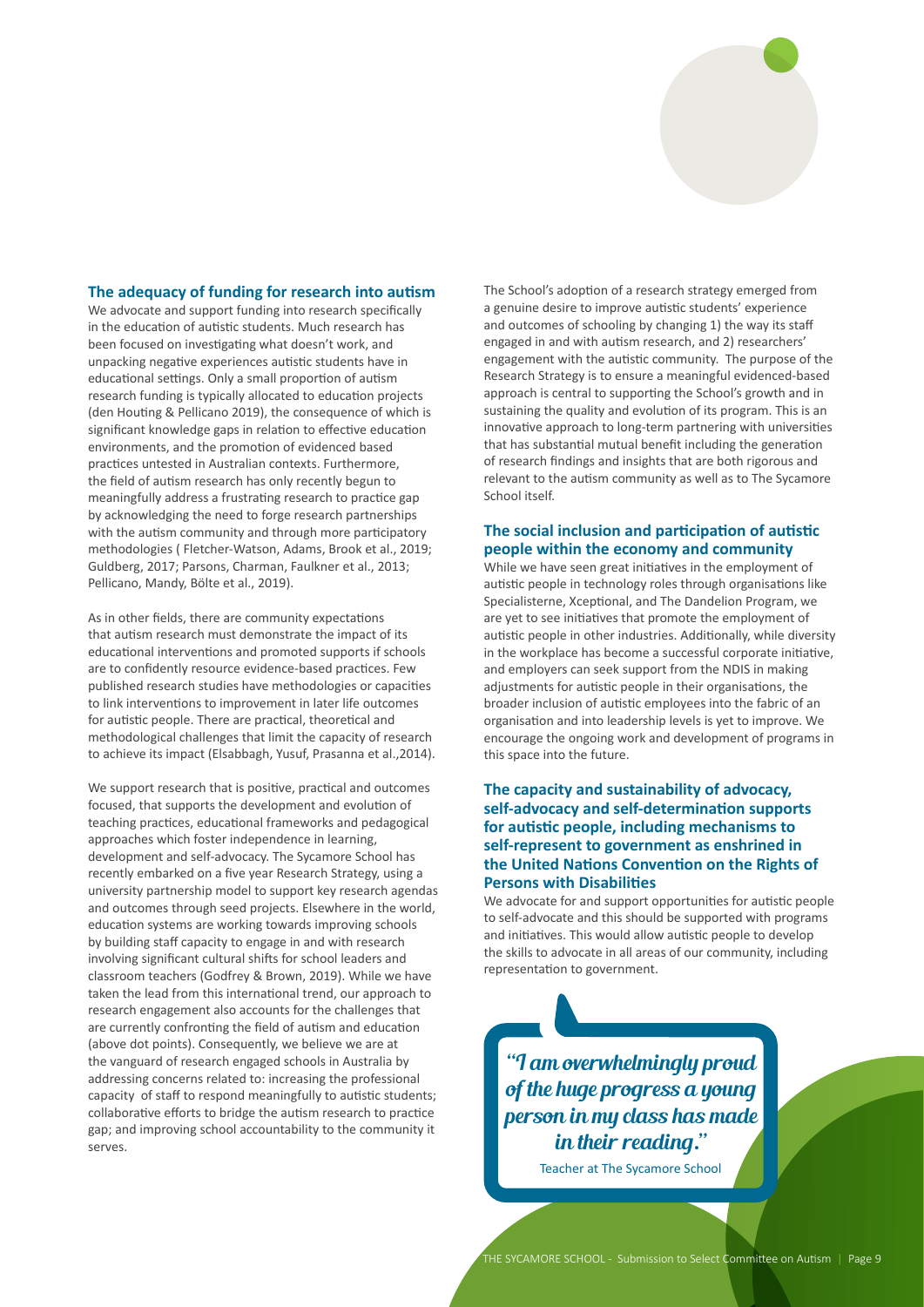# Response to Inquiry Terms of Reference

### **Other Related Matters.**

### The Funding Model for Independent Special Schools, and its interaction with the Nationally Consistent Collection of Data (NCCD)

Prior to the introduction of the NCCD and its role in determining per student funding, Independent Special Schools received a blanket loading per student to support the specialist school-wide supports, programs, curriculums, staff development and training, staffing levels and equipment required to provide marginalised students with opportunities to learn and develop. This loading was provided regardless of the level of need of the student, and was based on census numbers only. The loading was 223% of the base federal government funding per student.

The Model for the NCCD was progressively implemented over the period 2013–2015. A Senate elect committee was appointed to support the Government with recommendations with regards to funding supports for students with disabilities. One of the recommendations which was adopted was a needs-based funding model that followed the student regardless of which school they attended, and that NCCD data collected from 2013 to 2017 would inform what the funding levels would be.

NCCD was not linked to funding until 1st January 2018 and the 2018 August census for NCCD was the first time that the new funding model was used.

Since the implementation of and in accordance with the NCCD guidelines, Independent Special Schools (including The Sycamore School) have lost a considerable amount of funding, given that funding amounts are now determined on the needs of the student, rather than by providing an amount for all students attending the specialist setting to cover schoolwide supports.

We agree with the philosophical viewpoint that all students with a disability should have access to necessary funding aligned with their individual needs regardless of which school they attend. However, it is important to acknowledge that Independent Special Schools require further support given the nature of the setting, in that all student who attend are diagnosed with a disability.

The primary impact from this funding change is not only the introduction of levels of funding, but the loss of a loading that was specific to Independent Special Schools.

There is currently no dedicated federal funding for Independent Special Schools, and we advocate for change in the current models to support this.

#### Funding and Support for the Well-being of Staff in Independent Special Schools

A fundamental part of the success of The Sycamore School is the School's Board, School Leadership Team, Administration, Education, Allied Health, Wellbeing, and Support staff. Their commitment to improving the life outcomes of the young people who attend our school is unwavering, but can be taxing to their physical and emotional wellbeing. The challenging behaviours that some students exhibit from time to time, create high levels of stress and anxiety for staff.

The Sycamore School has implemented from its own resources, intensive efforts to ensure that our staff are supported professionally, and personally, in delivering meaningful learning experiences. Some examples of the supports implemented across the School are (but not limited to):

- Access to a full-time Social Worker onsite.
- Access to an Employee Assistance Program.
- Debriefs and emotional supports approximately 2.5hours per day is spent supporting staff in this space.
- Additional Support Staff currently 8-10 staff members float around the school providing additional support.
- Professional Support Plan Each year staff are required to engage in creating a Professional Support Plan. This is supported by a Deputy Principal who meets with staff individually to assist them creating goals around improving their practice, and enhancing their emotional wellbeing.

The School leadership and Board are currently considering programs that support building resilience, emotional intelligence, critical incident debriefing, and stress reduction techniques working in a challenging environment.

It is imperative that our leadership and staff have access and are developed in these areas to ensure that their capacity to deliver the program is effective and sustainable. Currently these types of resources for staff and schools are not funded, however are necessary and important in providing the level of support our young people require. To date, the current measures have been adequate, however, as the school grows and staff tenure increases, more robust programs need to be implemented, and our financial capacity to engage with these programs is limited. Therefore, we advocate for funded support for the implementation and monitoring of these programs.

> "It's people with autism who can change our world and I feel like I'm contributing to that."

Social Worker ar The Sycamore School

Page 10 | THE SYCAMORE SCHOOL - Submission to Select Committee on Autism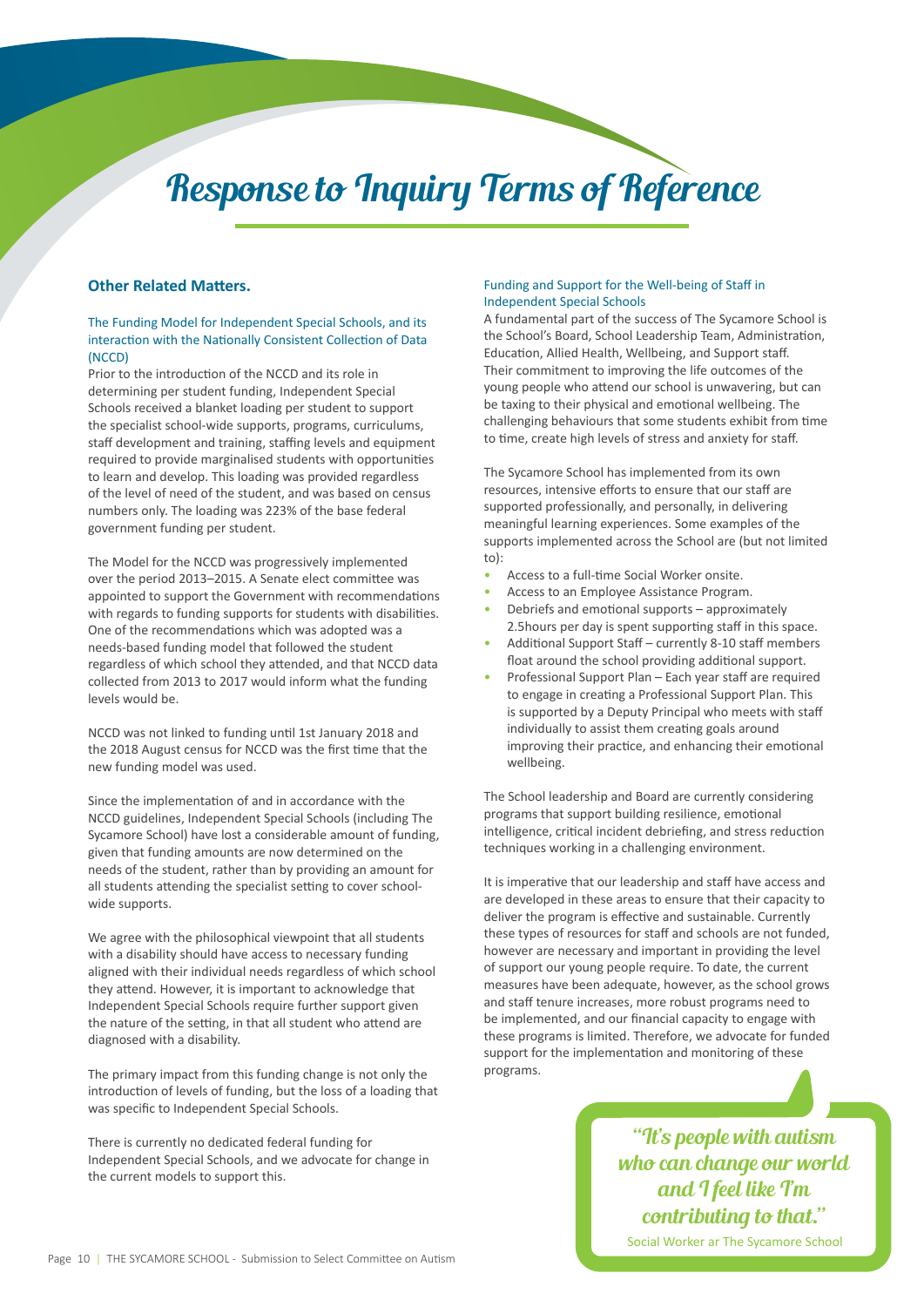

Australian Bureau of Statistics, 4430.0 - Disability, Ageing and Carers, Australia: Summary of Findings, 2015, Autism in Australia. https://www.abs.gov.au/ausstats/abs@.nsf/Lookup/4430.0Main%20Features752015

Australian Institute of Health and Welfare, Autism in Australia, 2017. https://www.aihw.gov.au/reports/disability/autism-in-australia/contents/autism

Boujut, E., Popa-Roch, M., Palomares, E., Dean, A., Cappe, E., (2017). Self-efficacy and burnout in teachers of students with autism spectrum disorder. Research in Autism Spectrum Disorders, 36, 8-20.

Council of Australian Governments, National Disability Strategy 2010-2020, (2011). Elsabbagh, M., Yusuf, A., Prasanna, S, Shikako-Thomas, K., Ruff, C. and Fehlings, M. (2014). Autism, 18, 7, 771-781.

Fletcher-Watson, S., Adams, J., Brook, K., Charman, T., Crane, L., Cusack, J., Leekam, S., Milton, D., Parr, J. and Pellicano, E. (2019). Making the future together: shaping autism research through meaningful participation. Autism, 23, 4, 943-953.

Gibbs, V., Aldridge, F., Sburlati, E., Chandler, F., Smith, K., Cheng, L., Missed opportunities: An investigation of pathways to autism diagnosis in Australia. Research in Autism Spectrum Disorders 57 (2019) 55-62 https://doi.org/10.1016/j.rasd.2018.10.007

Godfrey, D. and Brown, C. (eds) (2019).

An ecosystem for research-engaged schools: reforming education through research. Routledge: Abingdon, Oxon.

Goodall, C. (2018). Inclusion is a feeling, not a place: a qualitative study exploring autistic young people's conceptualisations of inclusion. International Journal of Inclusive Education. https://doi.org/10.1080/13603116.2018.1523475

Guldberg, K. (2017).

Evidence-based practice in autism educational research: can we bridge the research and practice gap? Oxford Review of Education, 43, 2, 149-161.

den Houting, J., & Pellicano, E. (2019). A portfolio analysis of autism research funding in Australia, 2008-2017. Journal of Autism and Developmental Disorders, 49, 4, 4400-4408.

Roberts, J.M.A., Autism in Education in Australia. Australian Clinical Psychologist 1, 21-26 (2015).

Jacqueline Roberts & Amanda Webster (2020)

Including students with autism in schools: a whole school approach to improve outcomes for students with autism, International Journal of Inclusive Education, DOI: 10.1080/13603116.2020.1712622

May, T., Williams, K. Brief Report:

Gender and Age of Diagnosis Time Trends in Children with Autism Using Australian Medicare Data. J Autism Dev Disord 48, 4056–4062 (2018). https://doi.org/10.1007/s10803-018-3609-7

May, T., Pang, K.C., O'Connell, M.A. et al. Typical Pubertal Timing in an Australian Population of Girls and Boys with Autism Spectrum Disorder. J Autism Dev Disord 47, 3983–3993 (2017). https://doi.org/10.1007/s10803-017-3281-3

Nasamran, A., Witmer, S., and Los, J. (2017). Education and Training in Autism and Developmental Disabilities, 52, 4, 343-356.

Parons, S., Charman, T., Faulkner, R., Wallace, S., and Wittemeyer, K. (2013) Commentary – bridging the research and practice gap in autism: the importance of creating research partnerships with schools.

Pellicano, L., Mandy, W., Bölte, S, Stahmer, A, Lounds Taylor, J. and Mandell, D. (2018). Editorial: A new era for autism research, and for our journal. Autism, 22, 2, 82-83.

Van Wijngaarden-Cremers, P.J.M., van Eeten, E., Groen, W.B. et al. Gender and Age Differences in the Core Triad of Impairments in Autism Spectrum

Disorders: A Systematic Review and Meta-analysis. J Autism Dev Disord 44, 627–635 (2014). https://doi.org/10.1007/s10803-013-1913-9

Watkins, L., Ledbetter-Cho, K. & O'Reilly, M. (2019). Interventions for students with autism in inclusive settings: A best-evidence synthesis and meta-analysis. Psychological Bulletin, 145, 5, 490 – 507.

Wehman, P., Schall, C., Carr, S, Targett, P., West, M., and Cifu, G. (2014). Transition from school to adulthood for youth with autism spectrum disorder: What we know and what we need to know. Journal of Disability Studies, 25, 1, 30-40.

Whitburn, B., Moss, J. & O'Mara, J. (2017).

The policy problem: The National Disability Insurance Scheme (NDIS) and implications for access to education. Journal of Education Policy 32, 1, 467-479

Whitby, P. J. & Mancil, G.R. (2009).

Academic achievement profiles of children with high functioning Autism and Asperger Syndrome: A review of the literature. Education and Training in Developmental Disabilities. 44, 4, 551-560.

Zuber, W. and Webber, C. (2019). Self-advocacy and self-determination of autistic students: a review of the literature. Advances in Autism, 5, 2, 107-116.